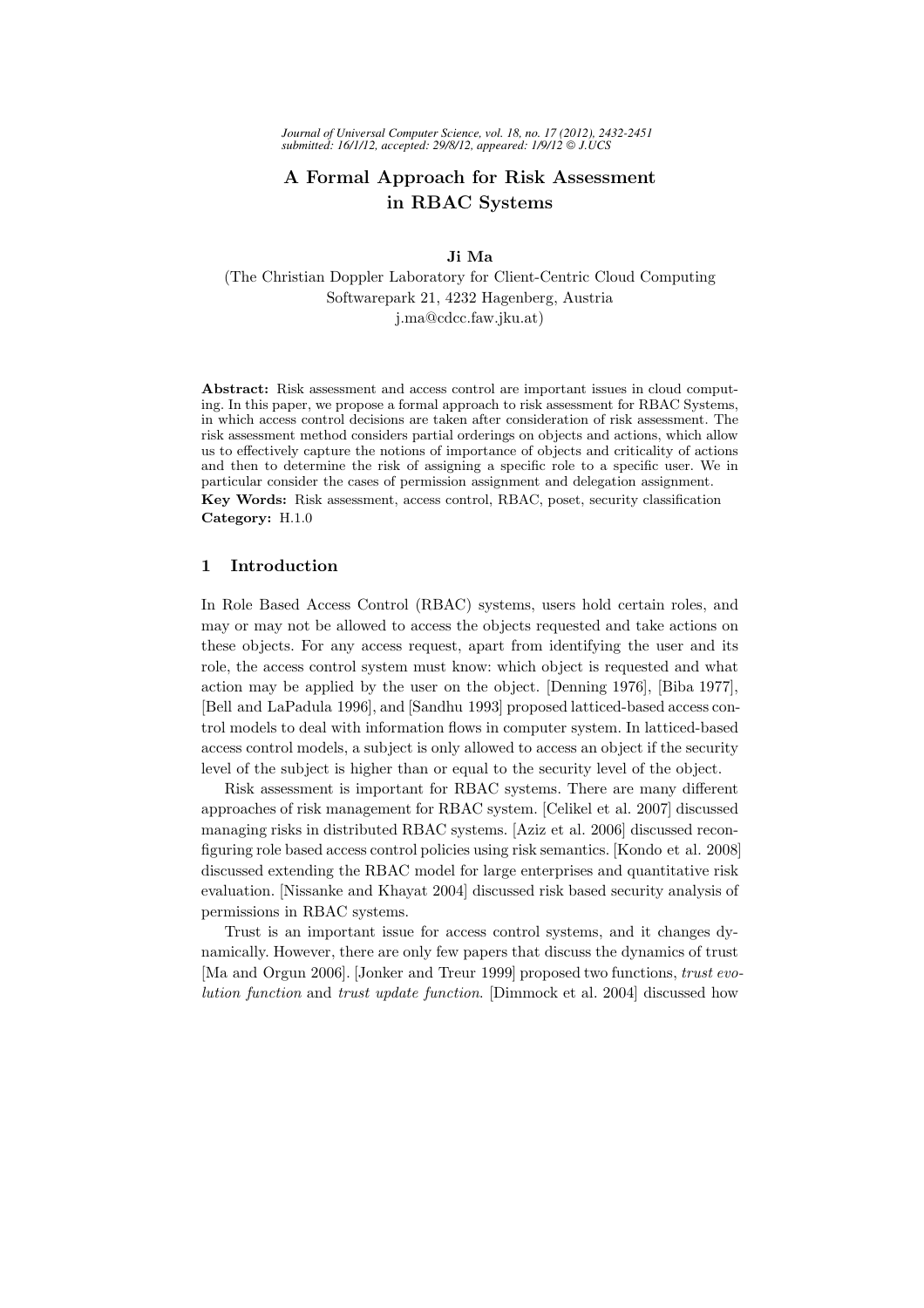to extend existing access control architectures to incorporate trust-based evaluation and reasoning. [Bhargava and Lilien 2004] proposed an approach enhancing role-based access control with trust ratings. [Chakraborty and Ray 2006] proposed an approach integrating trust relationships into the RBAC model. [Asnar et al. 2007] proposed an approach to assess risk on the basis of trust relations among actors.

Access control models need to handle many different scenarios in many different systems, where security requirements, contexts and environments can be highly dynamic. Therefore, systems that rely on large amounts of assumed knowledge or pre-configuration are unnecessary and inflexible. Generic methods and techniques for handling various access control scenarios are highly desirable. In our previous work [Ma et al. 2010a, Ma et al. 2010b, Ma et al. 2010c], we have discussed risk and trust issues for RBAC systems, and proposed a risk assessment method based on partially ordered set, where access permission is defined as a pair of an action and an object; a role is then defined as a set of permissions. From these posets, we automatically extract an ordering relation on permission sets (corresponding to roles). The risk of role assignment is then evaluated. We also investigate the risk of permission assignment and delegation assignment. In this paper, we further discuss this method by giving its formal representation, and then propose a formal approach of risk assessment for RBAC systems, in which access control decisions are taken after consideration of risk assessment. The risk assessment method considers partial orderings on objects and actions, such that we can effectively capture the notions of importance of objects and criticality of actions and then determine the risk for decision making.

The rest of this paper is organized as follows: Section 2 presents a posetbased security classification system. Section 3 introduces role based access control systems. Section 4 discusses risk assessment of RBAC systems based on the poset-based security classification system. Section 5 discusses the implementation issues of risk assessment for RBAC systems. Section 6 concludes this paper and discusses further works.

# 2 Security Classification

For a given access control system, there is a set of objects:  $O = \{o_1, ..., o_i\}$ . Objects are entities that can undergo actions, the operations of objects include:

- Let  $o_i, o_j \in O$ ,  $o_i + o_j$  is a new object in O, that is,  $o_i + o_j = o_k$ ,  $o_k \in O$ .
- − Let  $o \in O$ , if  $o^+$  is a new object generated by adding something to the object o, that is,  $o \sqsubset o^+$ . then  $o^+$  is a new object in O.
- − Let  $o \in O$ , if  $o^{-}$  is a new object generated by removing something from the object *o*, that is,  $o^- \sqsubset o$ . then  $o^-$  is a new object in O.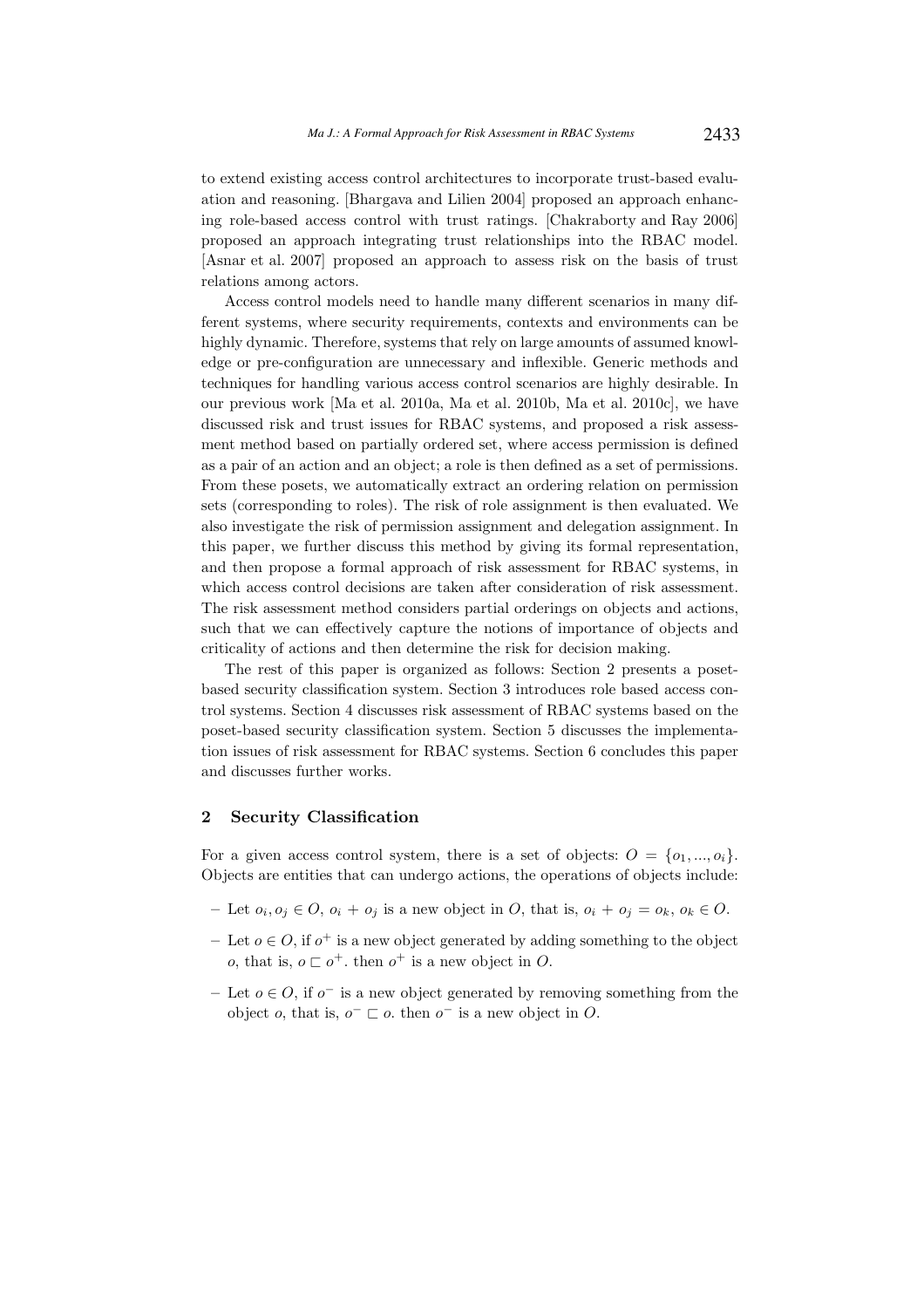For a given access control system, there is a set of users:  $U = \{u_1, ..., u_i\}.$ users are active agents that can perform actions.

**Definition 1**  $(L, \leq)$  *is a* security classification system, where L *is a set of security levels, and*  $\leq$  *is a partial ordering relation defined on L. For any*  $l_i, l_j \in L$ ,  $l_i \leq l_j$  *means that*  $l_j$  *is a higher security level than*  $l_i$ *. If*  $l_i \leq l_j$  *but*  $l_i \neq l_j$ *, that is*  $l_i < l_j$ , *in this case*,  $l_i$  *is strictly dominated by*  $l_j$ *.* 

 $l_i \leq l_j$  means that  $(l_i, l_j) \in \leq l_i, l_j \notin \leq$  means that  $l_i \nleq l_j$ . For all  $l \in \mathcal{L}$ :

| $(1)$ $l_i \leq l_i$ .                                        | (Reflexivity)  |
|---------------------------------------------------------------|----------------|
| (2) $l_i \leq l_j$ and $l_j \leq l_i$ , then $l_i = l_j$ .    | (Antisymmetry) |
| (3) $l_i \leq l_j$ and $l_j \leq l_k$ , then $l_i \leq l_k$ . | (Transitivity) |

A security classification system  $(L, \leq)$  can be considered as a finite lattice. As a lattice, The security classification system has two basic operators which are derived from the relation ≤:

$$
l_i \vee l_j = l.u.b.\{l_i, l_j\}.
$$
  

$$
l_i \wedge l_j = g.l.b.\{l_i, l_j\}.
$$

 $l.u.b.\{l_i, l_j\}$  is called the least upper bound (join) of the set  $\{l_i, l_j\}$ , that is, if  $l.u.b.\{l_i, l_j\} = l_k$ , then  $l_i \leq l_k$ ,  $l_j \leq l_k$ . And for any l, if  $l_i \leq l$  and  $l_j \leq l$ , then  $l_k \leq l$ .

g.l.b. $\{l_i, l_j\}$  is called the greatest lower bound (meet) of the set  $\{l_i, l_j\}$ . that is, if  $g.l.b.\{l_i, l_j\} = l_k$ , then  $l_k \leq l_i$ ,  $l_k \leq l_j$ . And for any l, if  $l \leq l_i$  and  $l \leq l_j$ , then  $l \leq l_k$ .

The security level of an object represents the level of protection of the object. The security level of an user represents the level of clearance of the user. For any object  $o$ , it has exactly one security level. Similarly, for any user  $u$ , it has exactly one security level.  $O(l_i)$  is defined as the set consisting of all objects whose security level is  $l_i$ ,  $U(l_j)$  is defined as the set consisting of all users whose security level is  $l_i$ ,

We define the following principles for security level assignment (for any  $o \in O$ , and any  $u \in U$ :

- (1) If object o is created (owned) by user u, then  $l(o) \leq l(u)$ .
- (2)  $l(o) \leq l(o^+)$ .
- (3)  $l(o^-) \leq l(o)$ .
- (4)  $l(o_1)$ ,  $l(o_2) < l((o_1) + (o_2))$ .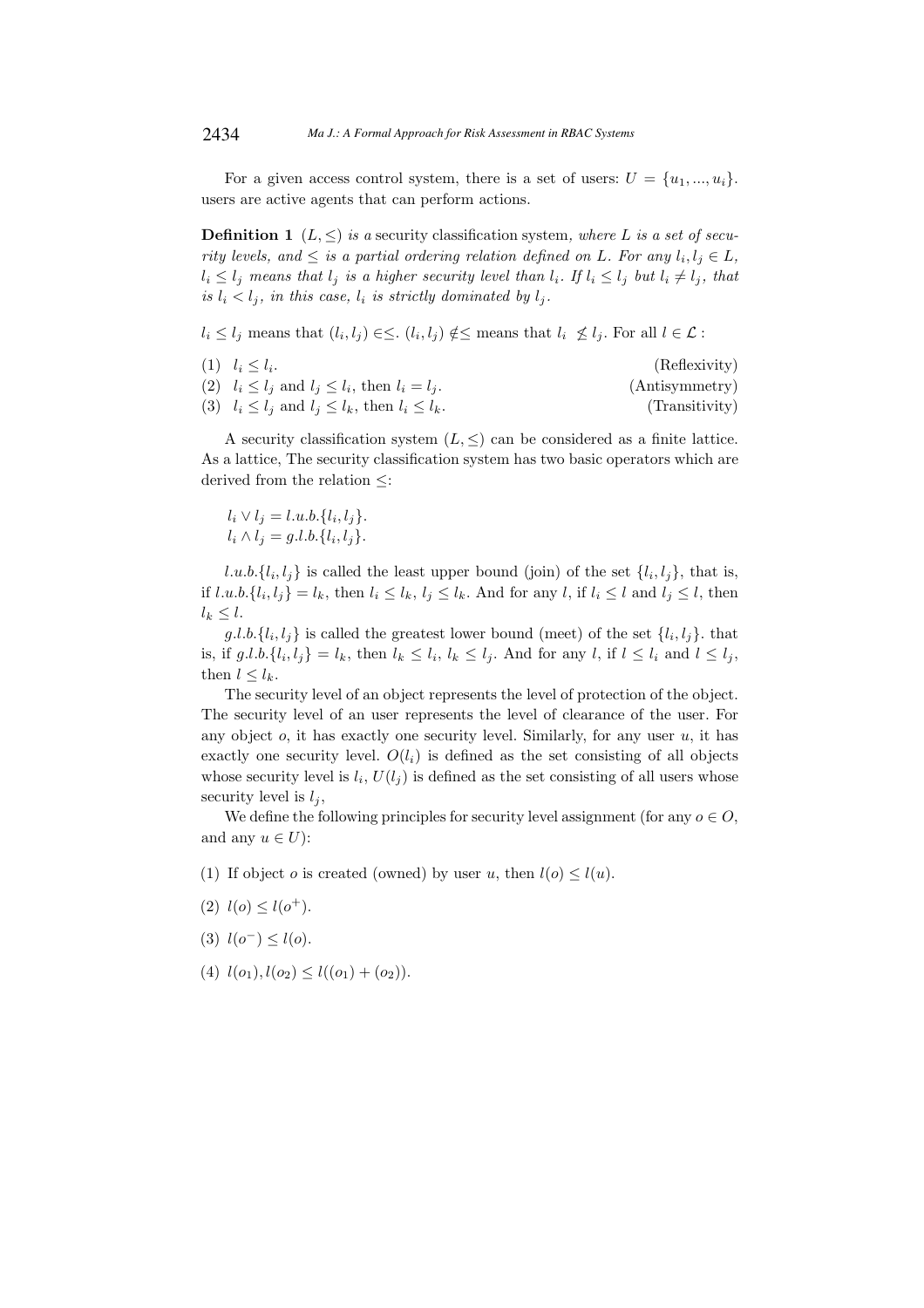For all  $l \in L$ , there exists a unique element,  $l_n, l_n \leq l$ . Symmetrically, for all  $l \in L$ , there exists a unique element,  $l_m$ ,  $l \leq l_m$ . Thus,  $l_n$  and  $l_m$  are called the minimum security level and maximum security level of this lattice respectively.

Let  $(A = \{a_i \mid i = 0, 1, \ldots, j\}, \leq)$  and  $(O = \{o_i \mid i = 0, 1, \ldots, k\}, \leq)$  be partially ordered sets of actions and objects, respectively. If  $a' \le a$  and  $a' \ne a$ , then we have  $a' < a$ . The relation  $a' < a$  means action  $a'$  is *less critical* than action a. Similarly,  $o' < o$  means object  $o'$  is *less important* than object  $o$ .

For example, Figure 1 presents a partial ordering of a system containing the set of actions  $\{a_1, a_2, a_3, a_4\}$  and the set of objects  $\{o_1, o_2, o_3, o_4\}$ . in Figure 1(a), the action  $a_4$  is considered to be more critical than actions  $a_2$  and  $a_3$ , and the action  $a_1$  to be less critical than actions  $a_2$  and  $a_3$ . However, actions  $a_2$ and  $a_3$  have no such relation. These facts are described by the following relations  $a_2 \le a_4, a_3 \le a_4, a_1 \le a_2$ , and  $a_1 \le a_3$ , but  $a_2$  and  $a_3$  are not comparable. In this case,  $a_2 \vee a_3 = a_4$ , and  $a_2 \wedge a_3 = a_1$ . Any path from the minimum security level to the maximum security level forms a linear hierarchy classification system. In a linear hierarchy classification system, there are no incomparable security levels. For all  $l_i, l_j \in L$ , if  $i < j$ , then  $l_i < l_j$ , and  $l_i \vee l_j = l_j$ , and  $l_i \wedge l_j = l_i$ .



Figure 1: Actions and objects

## 3 Role Based Access Control Model

Mandatory access control (MAC) and discretionary access control (DAC) are traditional techniques for restricting system access to authorized users. Nowadays role based access control (RBAC), is widely applied to computer security.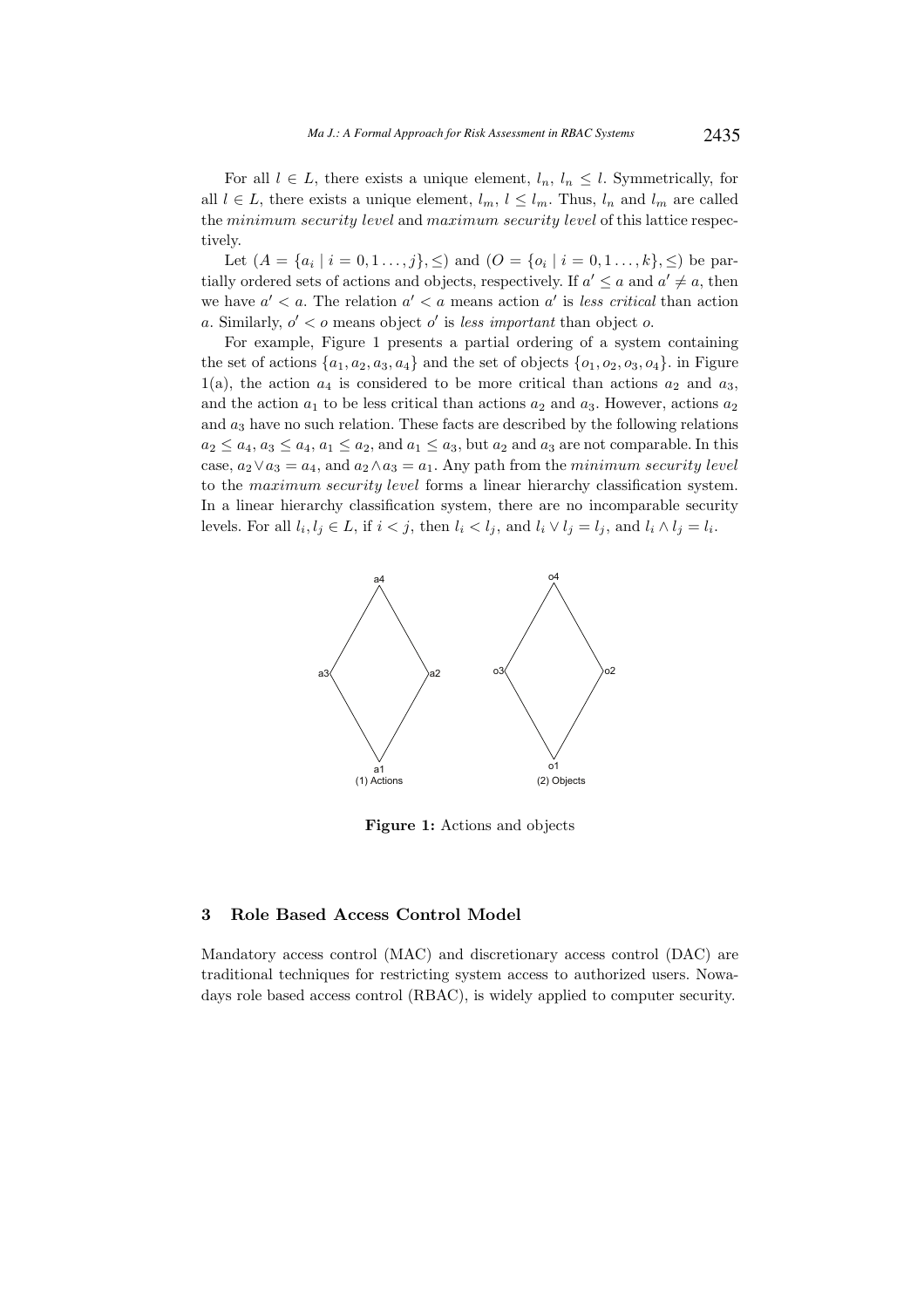Definition 2 (Role Based Access Control Model) *A role based access control (RBAC) model, denoted by* Mrbac*, has the following components:*

- *-* U*: The set of users.*
- *-* O*: The set of objects.*
- *-* A*: The set of actions.*
- *-* R*: The set of roles.*
- *-* C*: The set of contexts.*
- *- P*: The set of permissions,  $P \subseteq A \times O$ .
- *-* SE*: The set of sessions, a mapping involving U, R and/or P. session\_user:*  $SE \rightarrow U$ , mapping each session to a user. *session\_roles:*  $SE \rightarrow 2^R$ *, mapping each session to a set of roles. session\_permissions:*  $SE \rightarrow 2^P$ , mapping each session to a set of permissions.
- *-* RA: role assignment,  $RA \subseteq U \times R$ .
- *- PA:* permission assignment,  $PA \subseteq R \times P \times C$ .
- *-* RH: partially ordered role hierarchy,  $RH \subseteq R \times R$ .
- *- DA:* delegation assignment,  $DA \subseteq U \times U \times P \times C$ *.*

As it is usually defined, RBAC does not involve contexts or delegation. The standard formalism for RBAC is not adequate to express realistic dynamic systems. Our approach can handle these aspects.

Definition 3 (Access State) *An access state for a given RBAC system is a particular assignment of the model.*

For a given system, we assume that, at the initial state, the formal assignment of the model is as follows:

 $U = \{u_1, u_2, u_3, u_4\},\$  $A = \{a_1, a_2, a_3, a_4\},\$  $O = \{o_1, o_2, o_3, o_4\},\$  $R = \{r_1, r_2, r_3, r_4\},\$  $C = \{c_1, c_2, c_3, c_4\},\$  $P = \{(a_1, o_1), (a_2, o_2), (a_3, o_3), (a_4, o_4)\},\$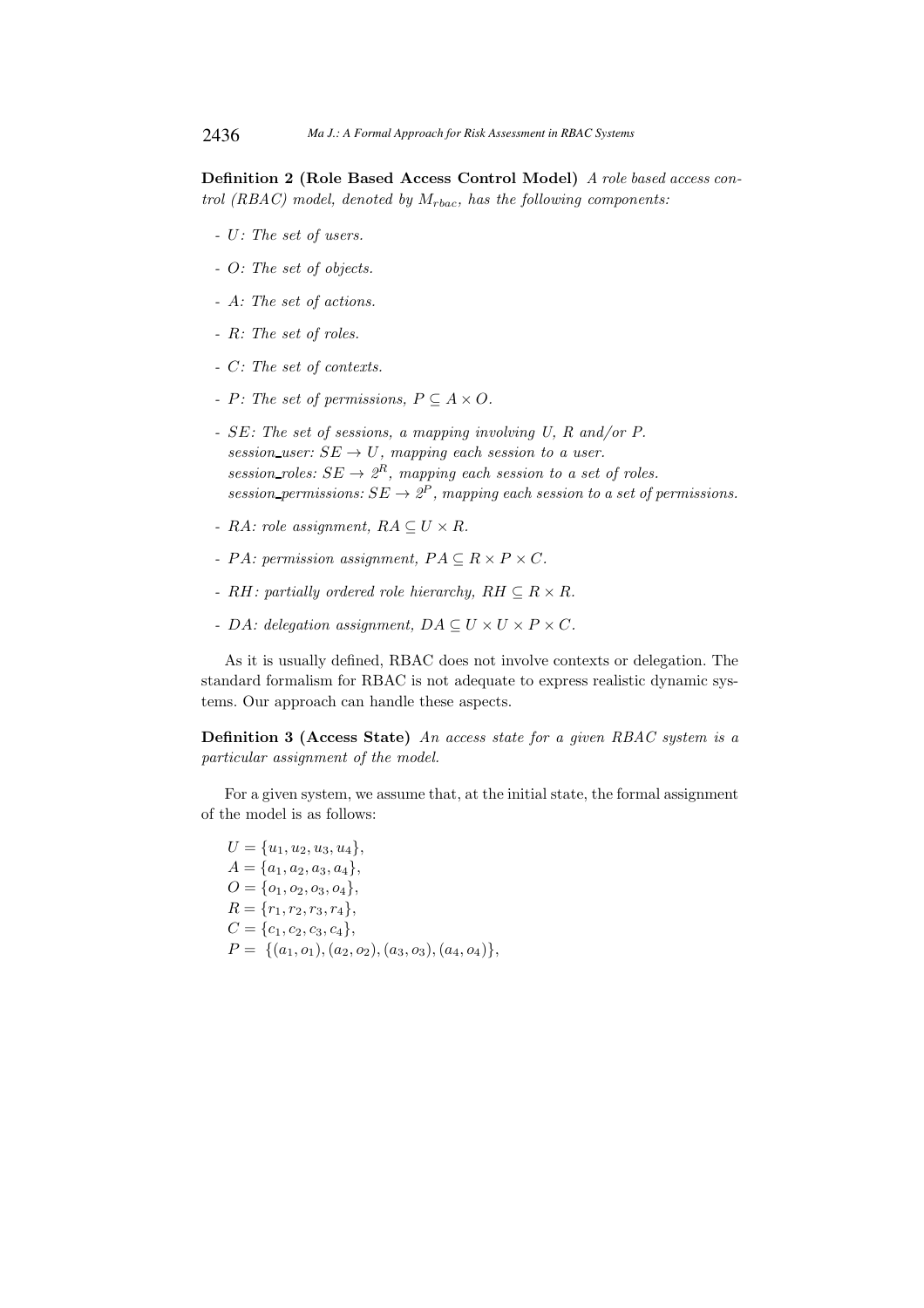$$
RA = \begin{cases} (u_1, r_1), \\ (u_2, r_2), \\ (u_3, r_3), \\ (u_4, r_4). \end{cases}
$$

$$
PA = \begin{cases} (r_1, a_1, o_1, c_1), \\ (r_2, a_2, o_2, c_2), \\ (r_3, a_3, o_3, c_3), \\ (r_4, a_4, o_4, c_4), \\ (r_4, a_2, o_2, c_2), \\ (r_4, a_1, o_1, c_1). \end{cases}
$$

$$
RH = \begin{cases} (r_4 \ge r_3), \\ (r_4 \ge r_2), \\ (r_4 \ge r_1), \\ (r_3 \ge r_1), \\ (r_2 \ge r_1). \end{cases}
$$

$$
DA = \begin{cases} (u_4, u_3, (a_2, o_2), c_2), \\ (u_4, u_2, (a_1, o_1), c_1). \end{cases}
$$

A context  $c \in C$  is a mapping from a set of attributes of the system to a set of values.  $s \vdash c$  means that context c is satisfied within state s.

In order to specify the access control policies, we define the following basic predicates:

- is user $(X)$ : X is a user.
- $-$  holds(U, R): User U holds role R.
- $\text{permit}(R, A, O, C)$ : Role R is permitted to perform action A on object O within context  $C$ .
- user permit $(U, A, O, C)$ : User U is permitted to perform action A on object  $O$  within context  $C$ .
- *inherits* $(R_i, R_j)$ : Role  $R_i$  inherits the permissions of Role  $R_j$ .
- can delegate $(U_i, U_j, (A, O), C)$ : User  $U_i$  can delegate user  $U_j$  to perform action  $A$  on object  $O$  within context  $C$ .

The predicates holds, permit, inherits, and can delegate can be formally defined as:

-  $holds(U, R)$ , iff  $(U, R) \in RA$ .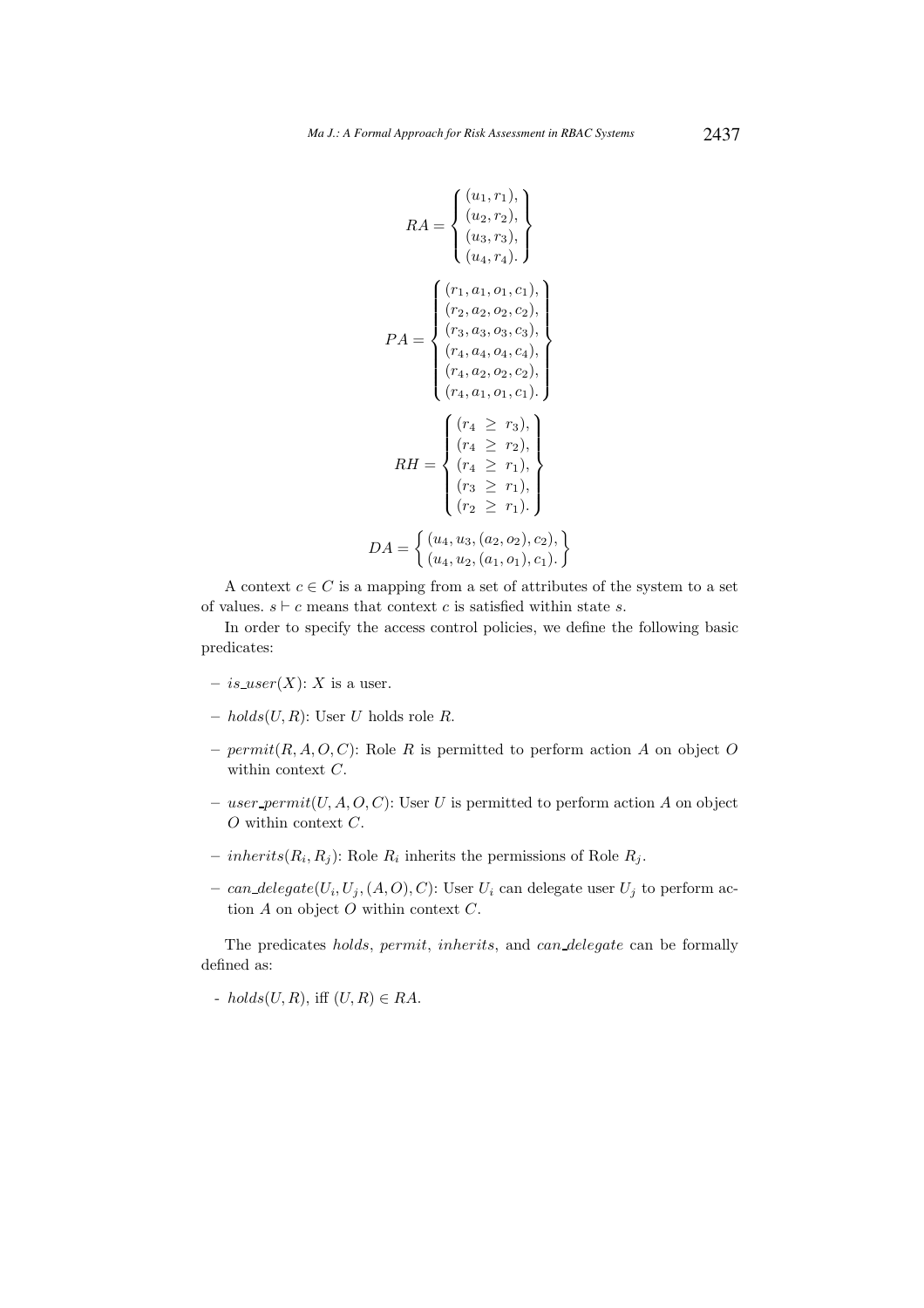- $\text{permit}(R, A, O, C)$ , iff  $(R, A, O, C) \in PA$ .
- inherits $(R_i, R_j)$ , iff  $(R_i \ge R_j) \in RH$ .
- can delegate $(U_i, U_j, (A, O), C)$ , iff  $(U_i, U_j, (A, O), C) \in DA$ .

For the given system, we define the following access control rules:

#### R1. Role assignment.

If conditions  $Con_1$  through  $Con_n$  hold, then role R is assigned to user U. The role assignment rule can be formalised as:

$$
Con_1 \wedge \ldots \wedge Con_n \rightarrow holds(U, R).
$$

R2. Permission assignment.

A user can be granted a permission, if he holds an appropriate role. The permission assignment rule can be formalised as:

 $holds(U, R) \wedge permit(R, A, O, C) \rightarrow user\_permit(U, A, O, C).$ 

# R3. Delegation assignment

A user may delegate a permission to another user. The delegation assignment rule can be formalised as:

```
can\_delete(U_i, U_j, (A, O), C) \rightarrow user\_permit(U_j, A, O, C).
```
The access control rules provide a basis for reasoning about the properties of systems. We give a proof example as follows:

# Proof Example 1 (User permission)

 $(1)$  holds $(u_1, r_1)$ .  $(Assumption)$  $(2)$  permit $(r_1, a_1, o_1, c_1)$ . *(Assumption)*  $(3)$  holds $(u_1, r_1)$  ∧ permit $(r_1, a_1, o_1, c_1)$ . *(from (1)* & *(2), by* ∧ *introduction)*  $(A)$  holds(U, R)  $\land$  permit(R, A, O, C)  $\rightarrow$  user permit(U, A, O, C) *(R2)*  $(5)$  holds $(u_1, r_1) \wedge permit(r_1, a_1, o_1, c_1) \rightarrow user\_permit(u_1, a_1, o_1, c_1)$ *(from (4), by variable instantiation)*  $(6)$  user\_permit $(u_1, a_1, o_1, c_1)$ . *(from (3)* & *(5), by*  $\rightarrow$  *elimination)*  $\Box$ 

# 4 A Formal Approach for Risk Assessment

Role assignment is a major component of a RBAC system and risk analysis is a main consideration of role assignment. The basic idea regarding risk assessment for role assignment is as follows: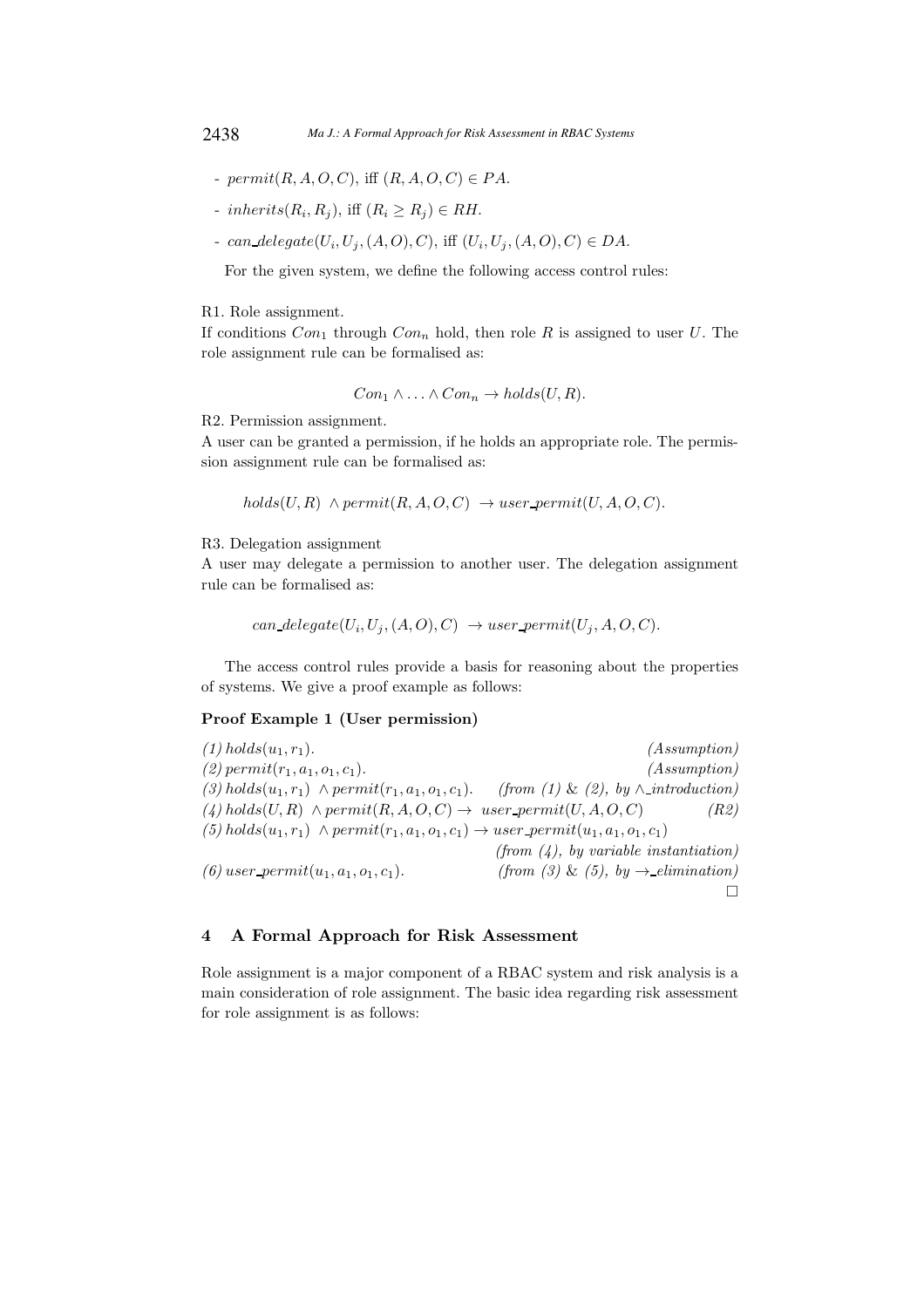- For each user U, we assign a security level, denoted by  $l(U)$ .
- For each role R, we calculate a security level for the role, denoted by  $l(R)$ .
- Then the risk value  $rv(U, R)$  of role assignment can be calculated by the following formula:

$$
rv(U,R) = \begin{cases} 0, & \text{if } l(U) \ge l(R) \\ 1 - \frac{l(U)}{l(R)}, & \text{otherwise} \end{cases}
$$

Based on the above formula, in order to obtain the risk value  $rv(U, R)$ , the key is to calculate the security level  $l(R)$  for each role R.

In our method, permission is defined as a pair consisting of an action and an object.  $A \times O$  is the set of all permissions, based on the posets  $(A, \leq)$  and  $(0, \leq)$ , we define permission ordering relation as follows:

$$
(a', o') \le (a, o) \stackrel{\text{def}}{=} a' \le a \land o' \le o
$$

where  $(a', o') \leq (a, o)$  means permission  $(a', o')$  is less critical than permission  $(a, o)$ . As shown in Figure 2, role is a subset of permission  $(A \times O)$ .



Figure 2: Permissions and Roles

In order to calculate the security level of a role, we introduce first the following definitions:

 $- A$  *chain Ch* of a role R is a subset of R having a total ordering, i.e. for all  $(a, o), (a', o') \in Ch$ ,  $(a, o) \leq (a', o')$  or  $(a', o') \leq (a, o)$ . So, all nodes in a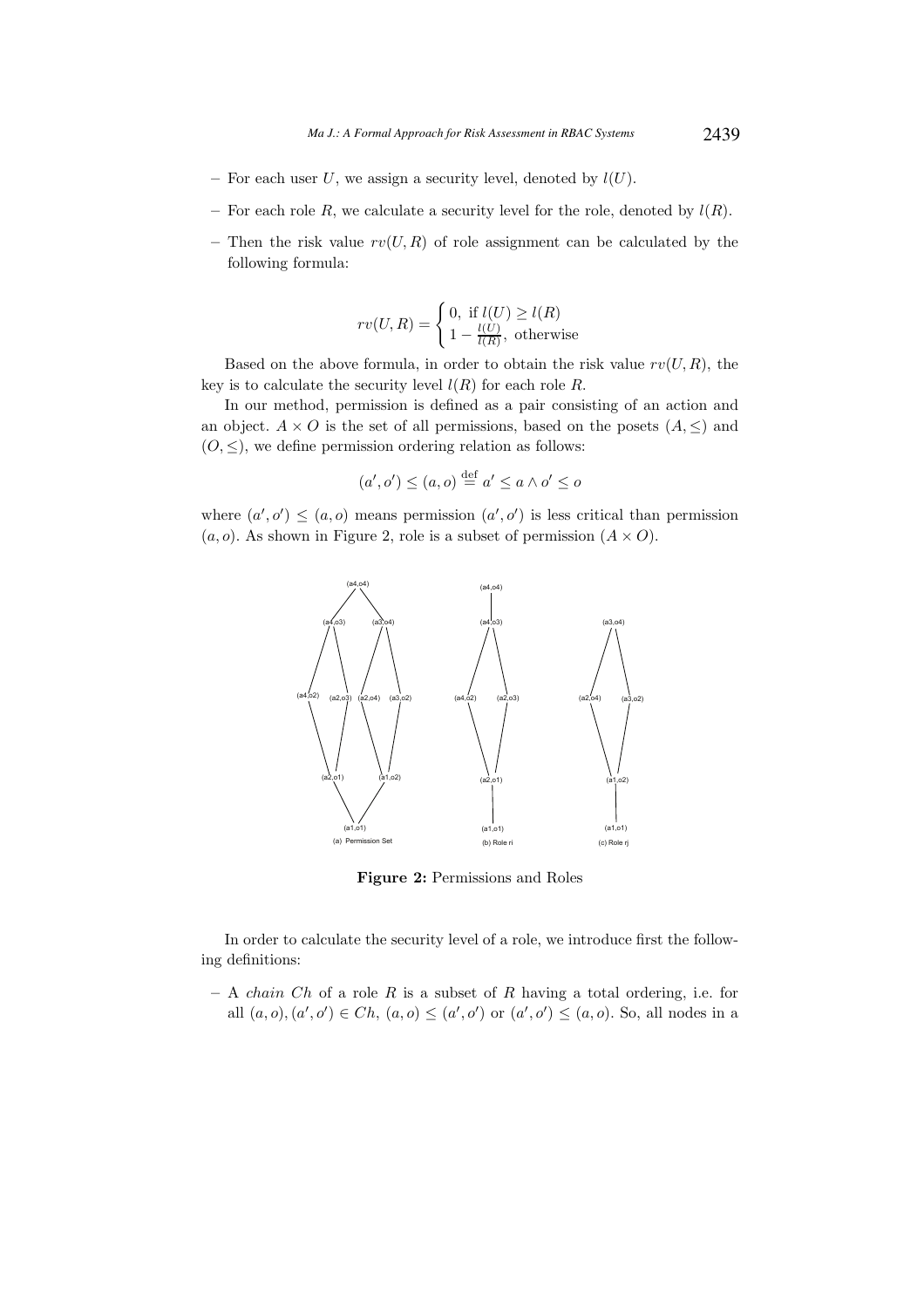chain Ch are comparable. Thus, a chain in a role can be represented by a path with directed edges between adjacent nodes.

- The length of a chain is the number of directed edges connecting two nodes in the chain. Let length(Ch) be the length of chain Ch, and  $node(Ch)$  be the number of nodes of chain Ch, then  $length(Ch) = node(Ch) - 1$ . For example, in Figure 2(b), (a1, o1) is a shortest chain that contains only one node and its length is  $0$ ;  $(a1,01)$ – $(a2,01)$  is a chain that contains two nodes, its length is 1; and  $(a1,01)$ – $(a2,01)$ – $(a4,02)$  is a chain that contains three nodes, and its length is 2.
- Let  $Ch_R$  be the set of all chains in a role  $(R, \leq)$ , we define the security level  $l(R)$  to be the length of the longest chain in R, i.e.:

$$
l(R) = max\{length(Ch)|Ch \in Ch_R\}
$$

In Figure 2, we have  $l(r_i) = 4$ , and  $l(r_i) = 3$ .

This formula is based on the assumption that all direct edges connecting two adjacent nodes have an equal weight of 1, however in some applications it may be necessary to assign different weights to different edges based on importance considerations.

Delegation risk is also a main issue in risk analysis. Here, we present a generic formula for computing delegation risks. Let  $del\_rv(U_i, U_j)$  be the risk value of user  $U_i$  delegating to user  $U_j$  one of his permissions. The delegation risk depends on the security levels of the delegator and the delegatee:

$$
del_r v(U_i, U_j) = \begin{cases} 0, \text{ if } l(U_j) \ge l(U_i) \\ 1 - \frac{l(U_j)}{l(U_i)}, \text{ otherwise} \end{cases}
$$

Risk is not explicitly included in the usual RBAC model, so in the permission and delegation rules presented in Section 3 we did not consider the effects of risk. In this section, we add a risk parameter in these rules, and we define the following predicates:

- permit with risk $(u, a, o, c, v)$ : User u is permitted to perform action a on object  $o$  in context  $c$  with a risk value  $v$ .
- risk threshold $(a, o, c)$ : This predicate specifies a risk threshold value. The value is used to determine whether the risk is acceptable for the Access Control Decision Point (ACDP). Note that we cannot give a general definition for this predicate. Its definition is rather related to specific access control applications (banking, hospital, etc.). For instance, in a banking application, the threshold may be higher if the requested loan (parameters  $a$  and  $o$ ) is not high, and the economic indicators (parameter  $c$ ) are good.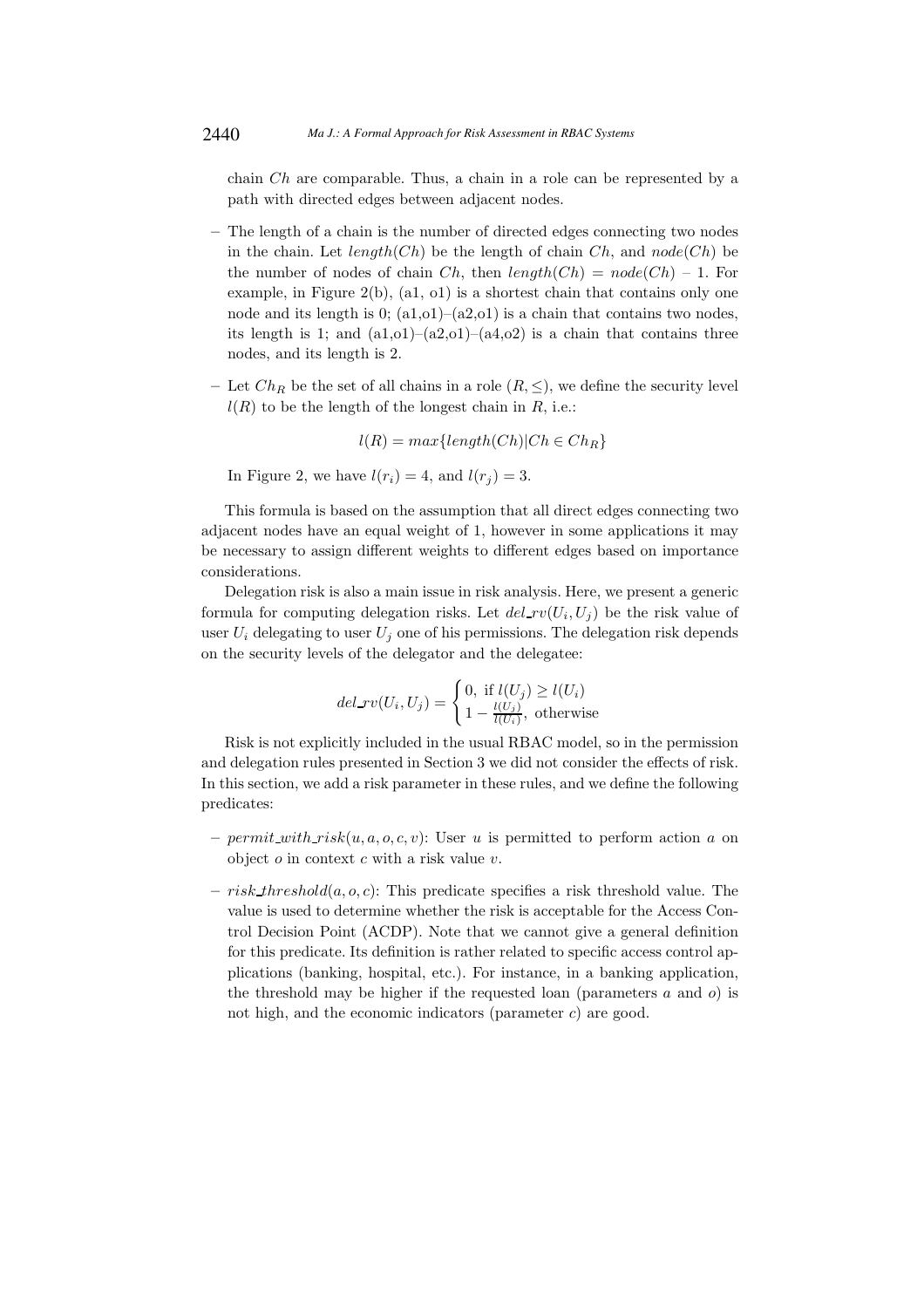R4. Permission assignment with risk assessment.

$$
permit(r, a', o', c') \in PA(s), s \vdash c', holds(u, r),
$$
  

$$
rv(u, r) \leq risk\_threshold(a, o, c), a \leq a', o \leq o', c \leq c'
$$
  

$$
permit\_with\_risk(u, a, o, c, v)
$$

where s is access state, and  $PA(s)$  is the set of permission assignments in the state s. The permission rule states that: if permission  $\text{permit}(r, a', o', c')$  is in  $PA(s)$ , context c' is satisfied in state s, and user u holds role r, then for any subaction a of a'  $(a \le a')$ , any subobject o of o'  $(o \le o')$ , and any subcontext c of  $c'$  ( $c \le c'$ , for example,  $c = 1$ pm, 5pm], and  $c' = 9$ am, 5pm]). If the risk value v given by the function  $rv(u, r) \leq$  the risk threshold given by the function risk threshold $(a, o, c)$ , then user u is permitted to perform action a on object of in context  $c$  with the risk value  $v$ .

Base on the rule, we can reason about permission assignment with risk assessment.

#### Proof Example 2 (Permission assignment with risk assessment)

| $(1)$ permit $(r_4, a_2, o_2, c_2) \in PA(s)$        | (assumption)                               |
|------------------------------------------------------|--------------------------------------------|
| $(2) s \vdash c_2.$                                  | (assumption)                               |
| $(3) holds(u_4, r_4).$                               | (assumption)                               |
| $(4) l(r_4) = 8.$                                    | (assumption)                               |
| $(5)$ $l(u_4) = 10$ .                                | (assumption)                               |
| (6) $a_1 \leq a_2$ .                                 | (assumption)                               |
| $(7)$ $o_1 \leq o_2$ .                               | (assumption)                               |
| $(8) c_1 \leq c_2.$                                  | (assumption)                               |
| (9) risk_threshold( $a_1, o_1, c_1$ ) = 0.1.         | (assumption)                               |
| $(10)rv(u_4, r_4) = 0.$                              | (by (4) and (5))                           |
| $(11)rv(u_4,r_4) \leq risk\_threshold(a_1,o_1,c_1).$ | (by (9) and (10))                          |
| $(12)$ permit_with_risk $(u_4, a_1, o_1, c_1, 0)$ .  |                                            |
|                                                      | (by assumptions, $(11)$ , and rule $R_4$ ) |

 $\Box$ 

The last formula means that user  $u_4$  is permitted to perform action  $a_1$  on object  $o_1$  in context  $c_1$  with a risk value 0.

R5. Delegation assignment with risk assessment.

 $\text{delegate}(u_i, u_j, a', o', c') \in DA(s), \ s \vdash c',$  $\mathit{permit\_with\_risk}(u_i, a, o, c, v),$  $v + del_r v(u_i, u_j) \leq risk\_threshold(a, o, c), a \leq a', o \leq o', c \leq c'$  $\mathit{permit\_with\_risk}(u_j, a, o, c, v + del\_rv)$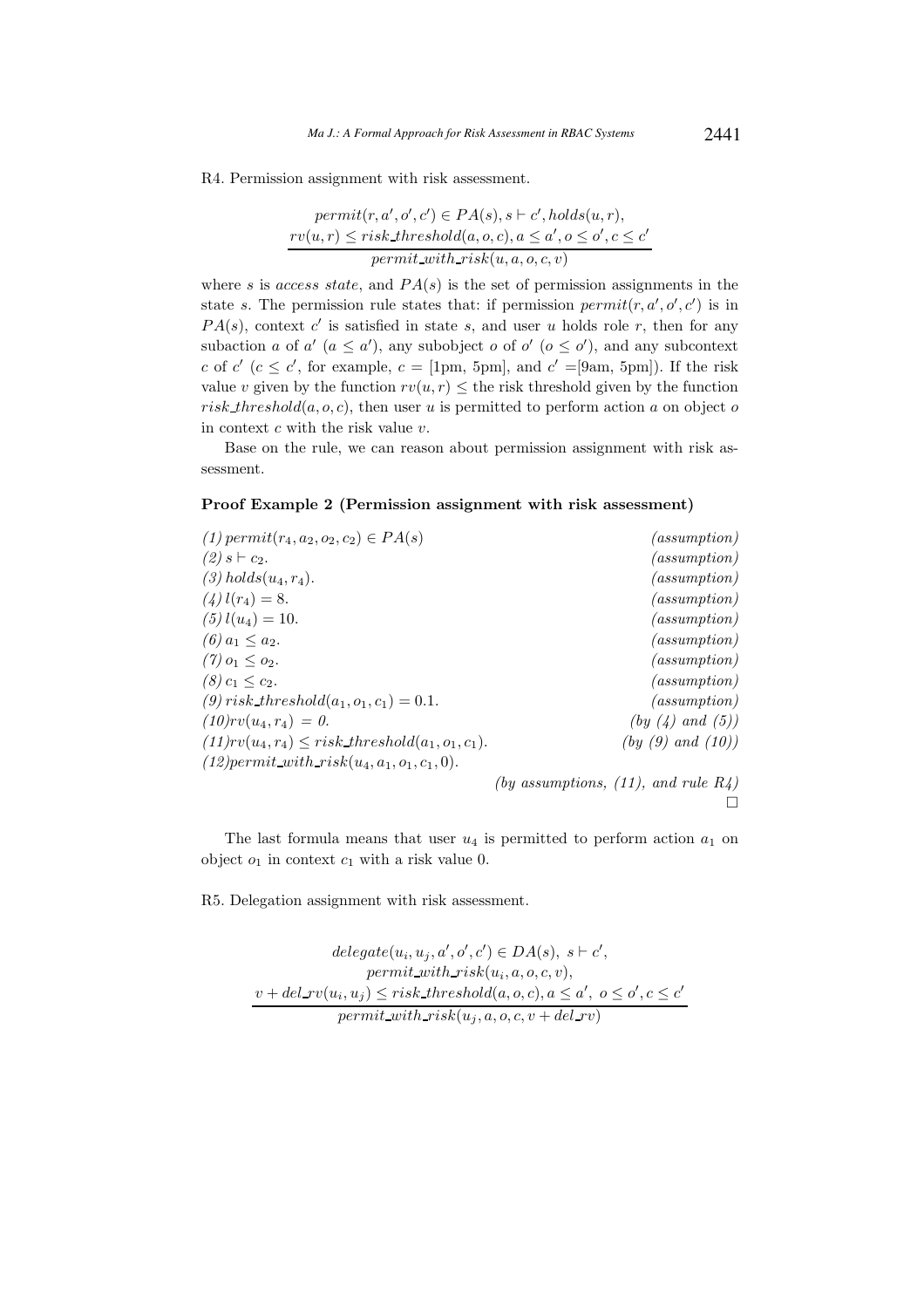where s is access state, and  $DA(s)$  is the set of delegation assignments in the state s, and  $u_i, u_j \in U$ ,  $u_i$  is the delegator,  $u_j$  is the delegate. The delegation rule states that: If a delegation  $delete(u_i, u_j, a', o', c')$  is in  $DA(s)$ , context c' is satisfied in state s, for any subaction a of  $a'$  ( $a \le a'$ ), any subobject o of o'  $(o \leq o')$ , and any subcontext c of c'  $(c \leq c')$ . If the risk  $\leq$  the risk threshold given by the function risk threshold(a, o, c), then user  $u_i$  can delegate to user  $u_i$  to conduct action a on object o in context c,

This rule reveals an accumulation of risk due to the delegation. Suppose that a user  $u_i$  can perform an action a on an object o in context c with a risk value  $v$ , and that user  $u_i$  can delegate this permission to another user  $u_j$  with a delegation risk value  $del_r v$ , then the risk value for user  $u_i$  to perform action a on object of in context c is  $(v + del rv)$ .

Base on the rule, we can reason about delegation assignment with risk assessment.

# Proof Example 3 (Delegation assignment with risk assessment)

| $(1)$ can delegate $(u_4, u_3, (a_2, o_2), c_2) \in DA(s)$       | (assumption)                           |
|------------------------------------------------------------------|----------------------------------------|
| $(2) s \vdash c_2.$                                              | (assumption)                           |
| (3) permit with risk $(u_4, a_1, o_1, c_1, 0)$ .                 | (by Proof Example 2, step $(12)$ )     |
| $(4) a_1 \le a_2.$                                               | (assumption)                           |
| $(5)$ $o_1 \leq o_2$ .                                           | (assumption)                           |
| (6) $c_1 \leq c_2$ .                                             | (assumption)                           |
| $(7) l(u_4) = 10$                                                | (assumption)                           |
| $(8)$ $l(u_3) = 9$ .                                             | (assumption)                           |
| (9) risk_threshold( $a_1, o_1, c_1$ ) = 0.15.                    | (assumption)                           |
| $(10)v = 0.$                                                     | (by(3))                                |
| $(11)$ del_rv $(u_4, u_3) = 0.1$ .                               | (by (7) and (8))                       |
| $(12)v + del_r v(u_1, u_2) = 0.1.$                               | (by (10) and (11))                     |
| $(13)v + del_r v(u_1, u_2) \leq risk\_threshold(a_1, o_1, c_1).$ | (by (9) and (12))                      |
| $(14)$ permit_with_risk $(u_3, a_1, o_1, c_1, 0.1)$ .            |                                        |
|                                                                  | (by assumptions, $(13)$ , and rule R5) |
|                                                                  |                                        |

The last formula means that user  $u_3$  is permitted to perform action  $a_1$  on object  $o_1$  in context  $c_1$  with a risk value 0.1.

# 5 Implementation

In this section, we discuss the implementation issues of risk assessment for RBAC systems.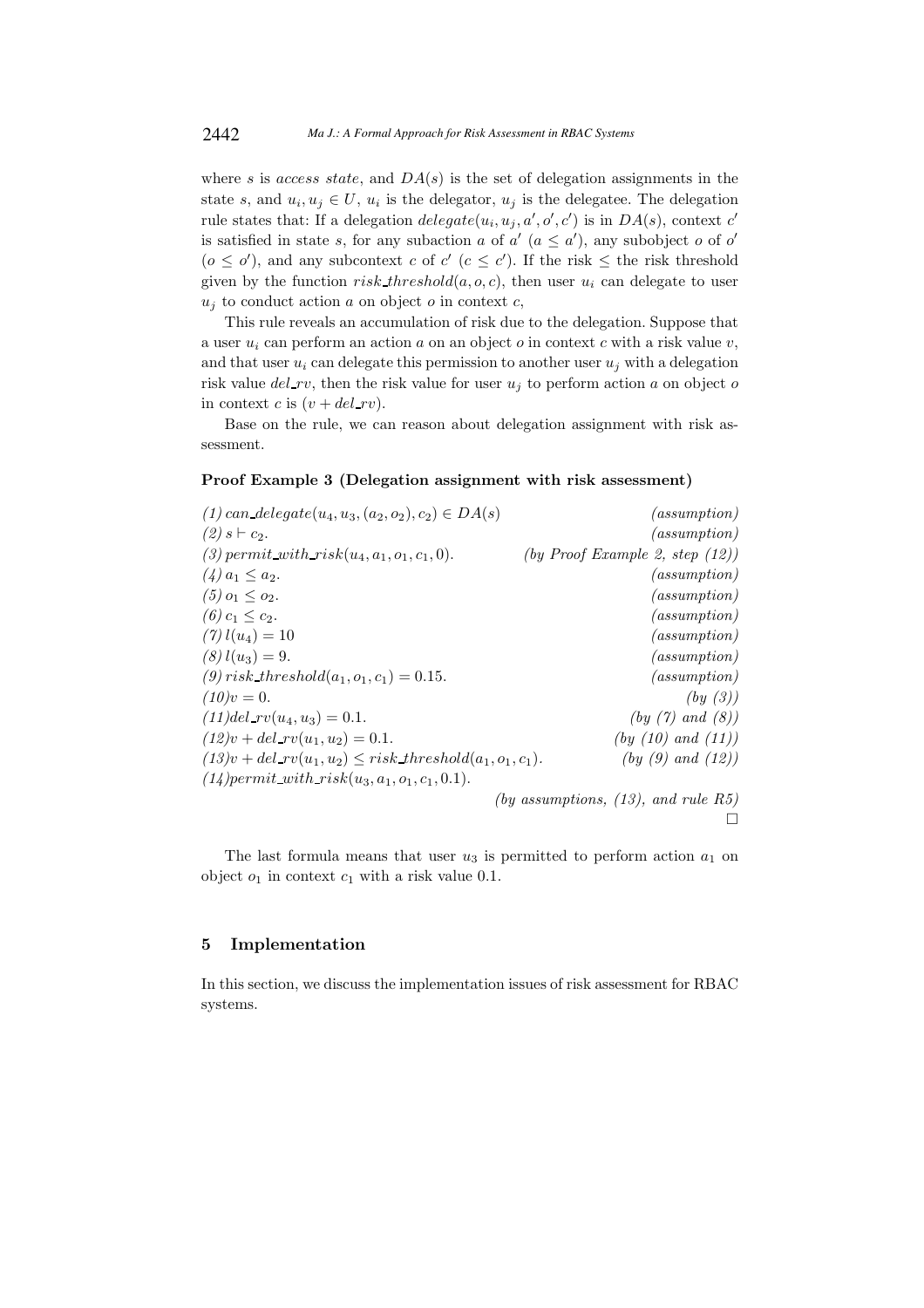# 5.1 An generic access control architecture

Access control systems need to handle many different scenarios, where security requirements and environments can be highly dynamic. There are a number of papers [Chen et al. 2006, Eyers et al. 2008] that discuss dynamic access control systems.

Figure 3 presents a generic access control architecture, which includes the following components:

- User: in access control systems, a user needs a permission to access a resource.
- Object: an accessible resource.
- Access control enforcement point (ACEP): controls access based on access control decisions, contains a set of enforcement functions (EF).
- Access control decision point (ACDP): makes access control decisions, contains a set of decision functions  $(DF)$ .
- $Access\ state(S)$ : contains data for authentication and authorisation.



Figure 3: Generic access control architecture

The generic access control architecture, is a 5-tuple,

$$
\langle U, O, ACEP, ACDP, S \rangle
$$

It is a dynamic framework, since access state changes dynamically. Within the framework, we address the following aspects: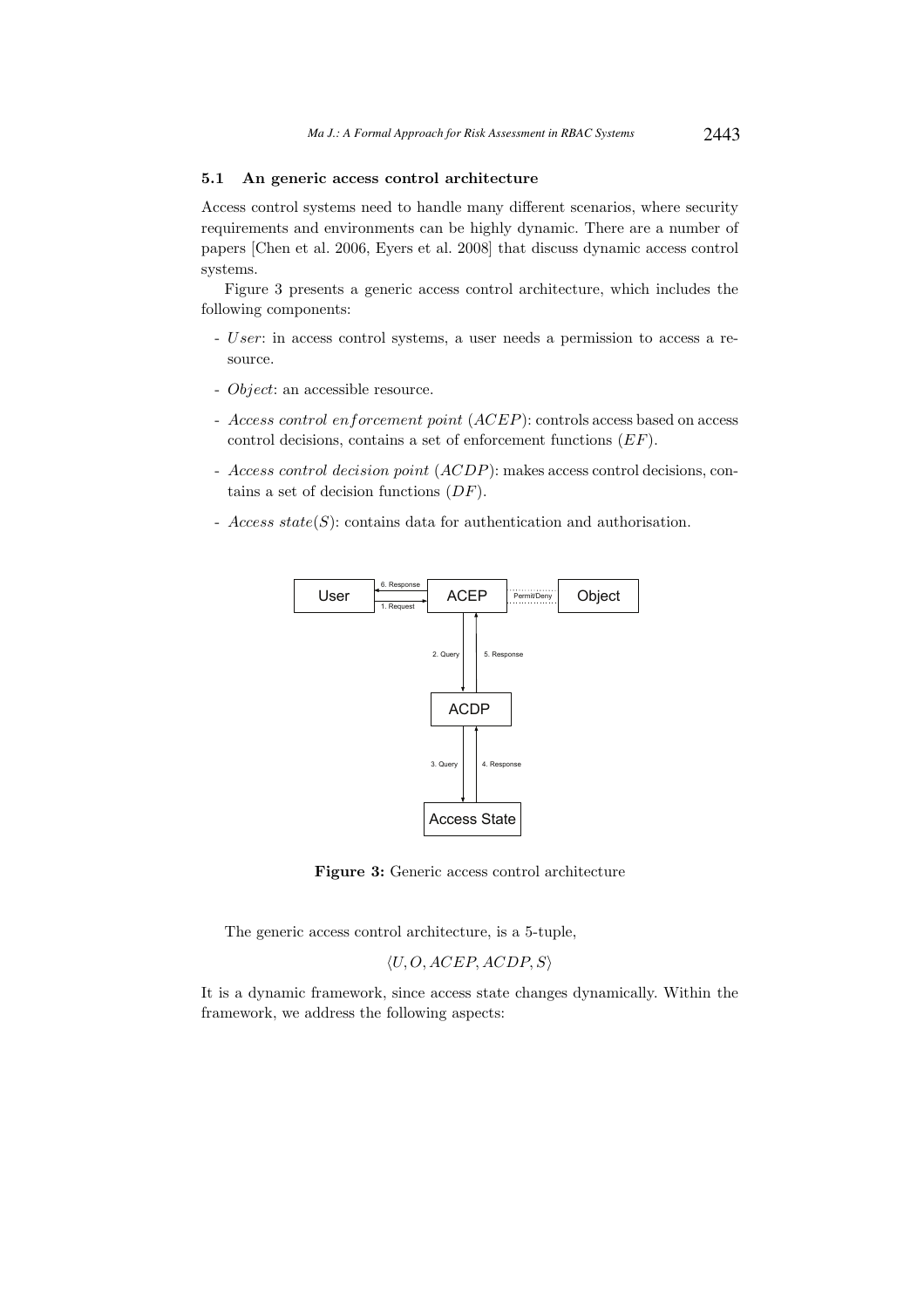- (1) A user  $u \in U$  could be a single user or a group of users acting as a single user.
- (2) For any object  $o \in O$ , there is a set of services  $Serv_o = \{Serv_1^o, \ldots, Serv_n^o\}$ that it provides. For example, an ATM machine provides a set of services:  $serv_{ATM} = \{ balance\_checking, deposit, withdraw\}.$
- (3) A request is in the form:  $(u, serv_i^o)$ , which means user u requires to access service  $serv_i^o$ .
- (4) For any request  $(u, serv<sub>i</sub><sup>o</sup>)$ , access state contains related data for decision making.
- (5) For any request  $(u, serv_i^o)$ , there is a decision function  $df \in DF$  that related to service  $serv_i^o$ .
- (6) For any request  $(u, serv_i^o)$ , there is an enforcement function  $ef \in EF$  that related to service  $serv_i^o$ .

Definition 4 (Access control Decision Function) *An access control decision function* df*, is a mapping of the form:*

$$
df: U \times Serv_i^o \xrightarrow{S} \mathcal{D},
$$

where  $U \times Serv_i^o$  is the request set, any pair  $(u, serv_i^o) \in U \times Serv_i^o$  is a request. S *is the access state.*  $D = \{1,0\}$  *is called the decision set.* 

The access control decision function  $(DF)$ , which is implemented in the ACDP, is defined as: If conditions hold, the request  $(u, serv<sub>i</sub><sup>o</sup>)$  is *permitted*, otherwise is denied.

$$
df(u, serv_i^o)(s) = \begin{cases} 1: & c_1 \wedge \ldots \wedge c_n = \top, \\ 0: & c_1 \wedge \ldots \wedge c_n = \bot. \end{cases}
$$

Definition 5 (Access control Enforcement Function)*An access control enforcement function* ef*, is a mapping of the form:*

$$
ef: U \times Serv_i^o \stackrel{DF}{\longrightarrow} \mathcal{E},
$$

*where*  $DF$  *is the set of decision functions, and*  $\mathcal{E}$  *is called the execution set, which consists of all actions that the system may take.*

After the decision is taken, an execution  $e$  will start. The execution  $e$  consists of a sequence of activities that the system will take, i.e.,  $e = \{act_1, \ldots, act_i\},\$  $(1 \leq i \leq n).$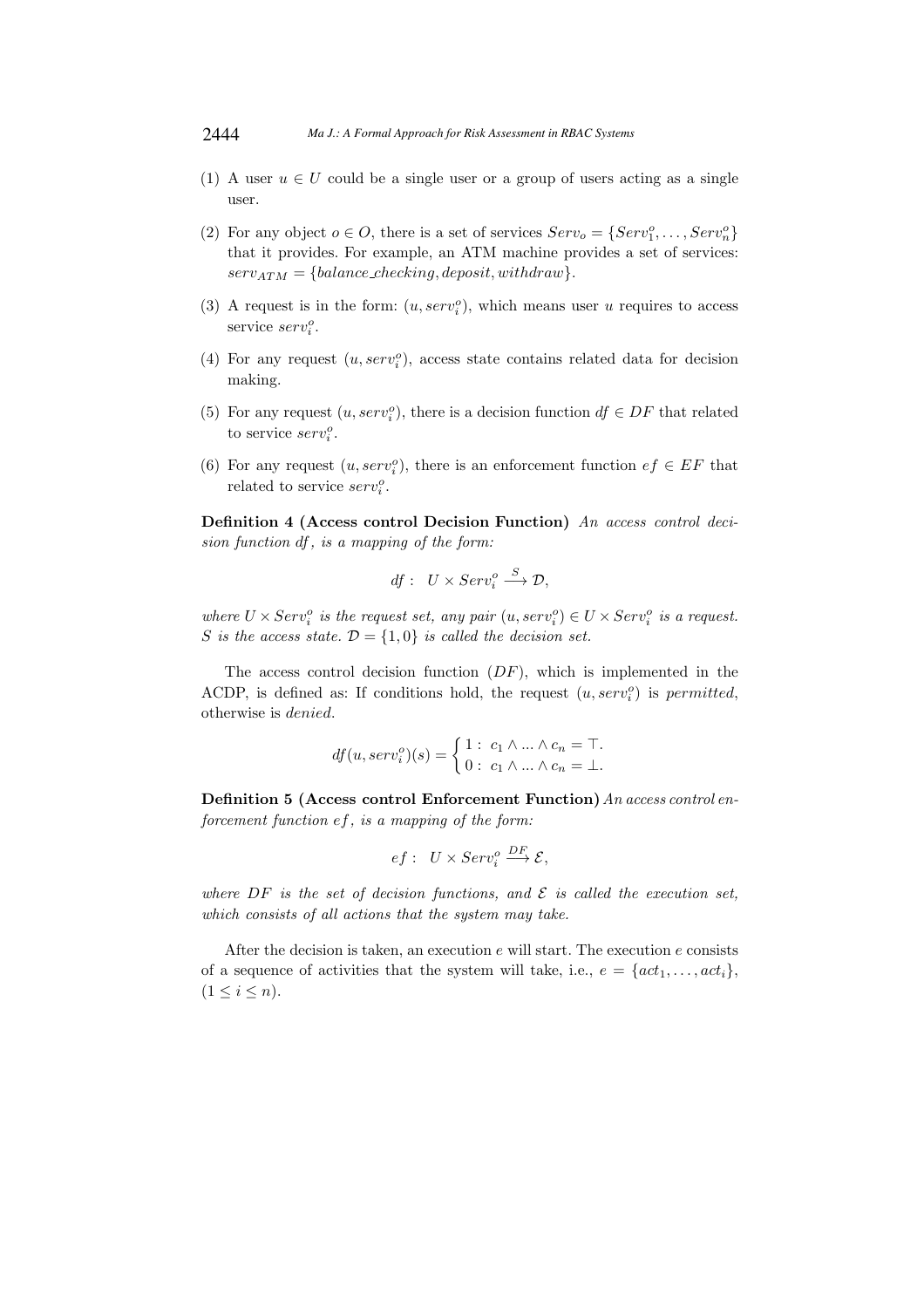The access control enforcement function  $(EF)$ , which is implemented in the ACEP, is defined as:

$$
ef(u, serv_i^o)(df) = \begin{cases} e_p : df = 1, \\ e_d : df = 0. \end{cases}
$$

Here  $e_p$  is the execution set corresponding to the permit decision, such as:

 ${permit\_notification}, execution, record, termination}.$ 

and  $e_d$  is the execution set corresponding to the deny decision, such as:

 ${deny\_notification, ...\}.$ 

Suppose that for a loan approval, the decision function considers three factors: the applicant's identity, the applicant's reputation, and the amount he wants to borrow. For an example, if Alice wants to borrow \$10, 000, her identity is verified, her reputation is satisfied, but the amount is exceeded.

In this case, the decision function returns false:

$$
df(alice, loan\_\$10,000) = 0.
$$

Then the enforcement function starts the sequence of activities corresponding to the deny decision:

 $efi (alice, loan \text{\textsterling}10, 000) = {deny\_notification, record, termination}.$ 

## 5.2 System Implementation in Prolog

For the Prolog implementation, we define a unified predicate,  $lessEq(X, Y)$ , to represent the relations  $X \subseteq_a Y$  and  $X \subseteq_o Y$ . Note that, when using the predicate,  $X$  and  $Y$  must be the same type of variables or constants, i.e., in any instance of the predicate, both  $X$  and  $Y$  are actions or both are objects. Thus, in the Prolog program, we may have the following facts:

```
lessEq(a1,a1).
lessEq(a1,a2).
lessEq(a2,a2).
lessEq(01,01).
lessEq(o1,o2).
lessEq(o2,o2).
lessEq(c1,c1).
lessEq(c1,c2).
lessEq(c2,c2).
```
In Prolog, the permission assignment rule can be expressed as the following:

```
user_permit(U,A1,O1,C1) :- permit(R,A2,O2,C2), exists(C2), holds(U,R),
                           lessEq(A1,A2), lessEq(O1,O2), lessEq(C1,C2).
```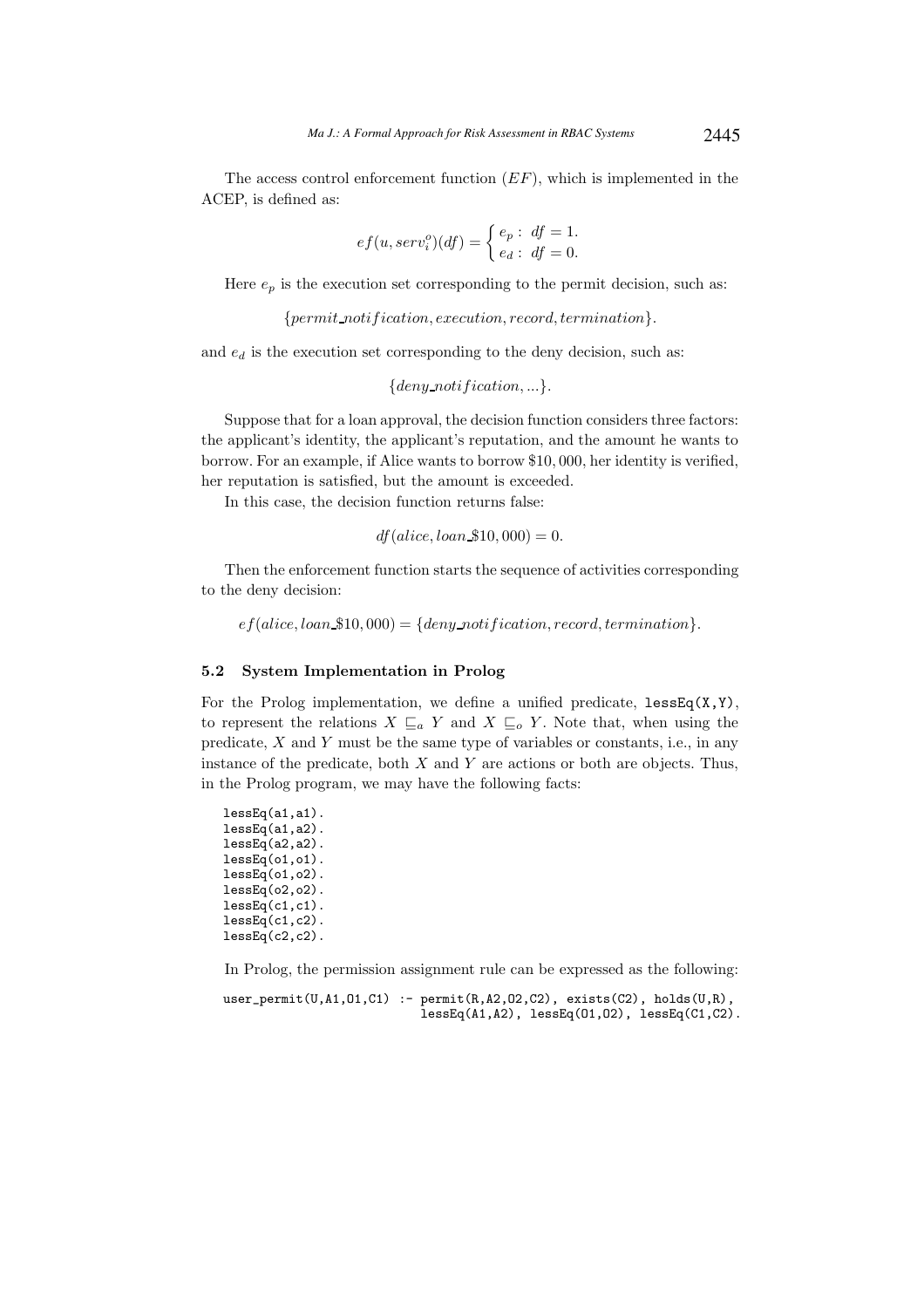This rule says, user  $U$  is permitted to perform action  $A1$  on object  $O1$  within context C1, iff the conditions  $\text{permit}(R, A2, O2, C2)$ ,  $\text{exists}(C2)$ ,  $\text{holds}(U, R)$ ,  $less Eq(A1, A2), less Eq(O1, O2), less Eq(C1, C2)$  are all true.

In first-order logic, the permission assignment rule can be expressed as the following:

$$
\forall u \forall a \forall o \forall c (user\_permit(u, a, o, c) \rightarrow \exists R \exists A \exists O \exists C (permit(R, A, O, C) \land exists(C) \land holds(u, R) \land lessEq(a, A) \land lessEq(o, O) \land lessEq(c, C))).
$$

where A, O and C are variables, and a,  $\sigma$  and c are specific subject, object and context, respectively.

In order to translate FOL formulas to Prolog rules, we need to define some predicates that can be specifically used for this purpose. For example, for this risk function:

$$
rv(U,R) = \begin{cases} 0, \text{ if } l(U) \ge l(R) \\ 1 - \frac{l(U)}{l(R)}, \text{ otherwise} \end{cases}
$$

We introduce the following predicates:

- $rv(U, R, V)$ : The risk value of assigning role R to user U is V.
- $l(N, D)$ : The security level of N is D, where N is a user or a role.
- $-$  is user(N): N is a user.
- $-$  is  $role(N)$ : N is a role.

Then, the risk function  $rv(U, R)$  can be translated into two Prolog rules:

(1) 
$$
rv(U,R,V) := \text{holds}(U,R), \text{ is\_user}(U), \text{ is\_role}(R), \text{ l}(U,X), \text{ l}(R,Y),
$$
  
 $X \geq Y, V = 0.$ 

(2) 
$$
rv(U,R,V) := \text{holds}(U,R), \text{ is\_user}(U), \text{ is\_role}(R), \text{ l}(U,X), \text{ l}(R,Y), Y > X, V \text{ is } 1 - X/Y.
$$

When  $l(U) \geq l(R)$ , the first rule is applied, otherwise, the second one is applied.

For obtaining appropriate Prolog rules for a practical application, we need to consider the access state, S, where each context has a certain truth value. For example, if in a state s we have  $\text{permit}(r, a', o', c') \in PA(s)$ , and  $s \vdash c'$ , then at the state s we have that both  $\text{permit}(r, a', o', c')$  and  $\text{exists}(c')$  are true. For example, assume that  $r, a', o', c'$  represents "trainee", "write", "records", and "guidance" respectively, and  $exists(c')$  represents "guidance is available". Therefore, we defined the permission assignment with risk assessment rule as the following: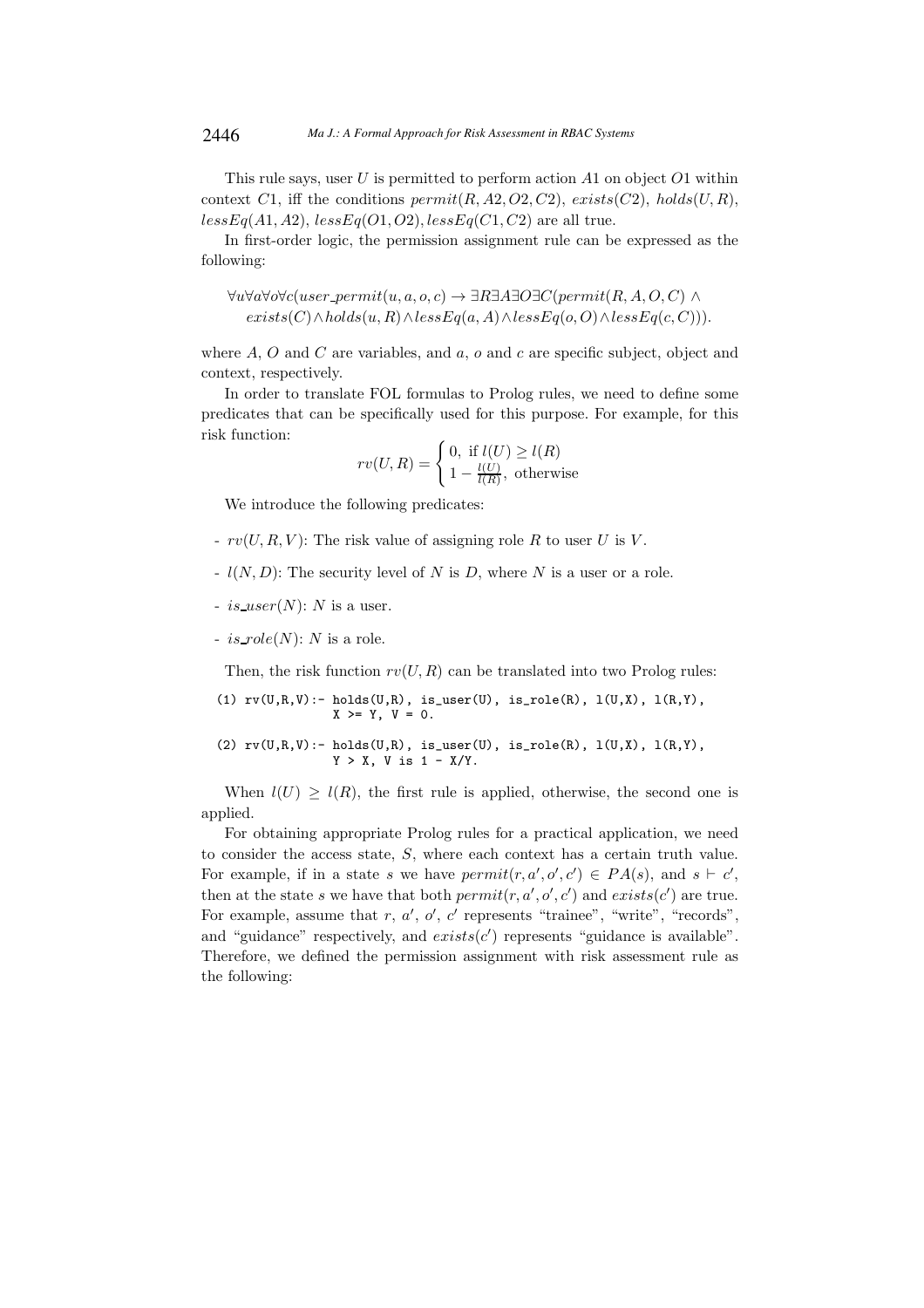$$
permit(r, a', o', c') \in PA(s), s \vdash c', holds(u, r),
$$
  

$$
rv(u, r) \leq risk\_threshold(a, o, c), a \leq a', o \leq o', c \leq c'
$$
  

$$
permit\_with\_risk(u, a, o, c, v)
$$

In order to translate FOL formulas to Prolog rules, for risk threshold, we introduce the following predicate.

- risk threshold( $A, O, C, M$ ): The risk threshold for performing action  $A$  on object  $O$  in context  $C$  is  $M$ .

In Prolog, the permission assignment with risk assessment rule can be expressed as the following:

```
permit_with_risk(U,A1,O1,C1,V) :- permit(R,A2,O2,C2), exists(C2),
                                   holds(U,R), lessEq(A1,A2),
                                   lessEq(O1,O2), lessEq(C1,C2),
                                   rv(U,R,V),
                                   risk_tthreshold(A1,01,C1,M), V = < M.
```
After the system implementation, the correctness of the implementation must be checked. Model checking is a technique for verifying finite state systems. There are a number of model checking tools, such as SPIN [Holzmann and Peled 1996], SMV [Zhang and Jia 2006], and PRISM [Hinton et al. 1999]. In this paper, we choose SMV for verifying the correctness of the Prolog implementation.

A SMV program has two main components:

- The abstraction of a given system.
- The set of security assertions of the system.

As shown in Figure 4, SMV supports the integration of the implementation and validation of systems. The SMV program verifies the system by checking:

- Whether the policies are correctly implemented.
- Whether the desired security assertions are satisfied.

In a Prolog program, if a fact is in the program, then it is true; if a fact is absent in the program, then it is false. For example, if only the following facts are in a program.

```
holds(u_1, r_1).
holds(u_2, r_2).
holds(u_3, r_3).
holds(u_4, r_4).
```
then, we have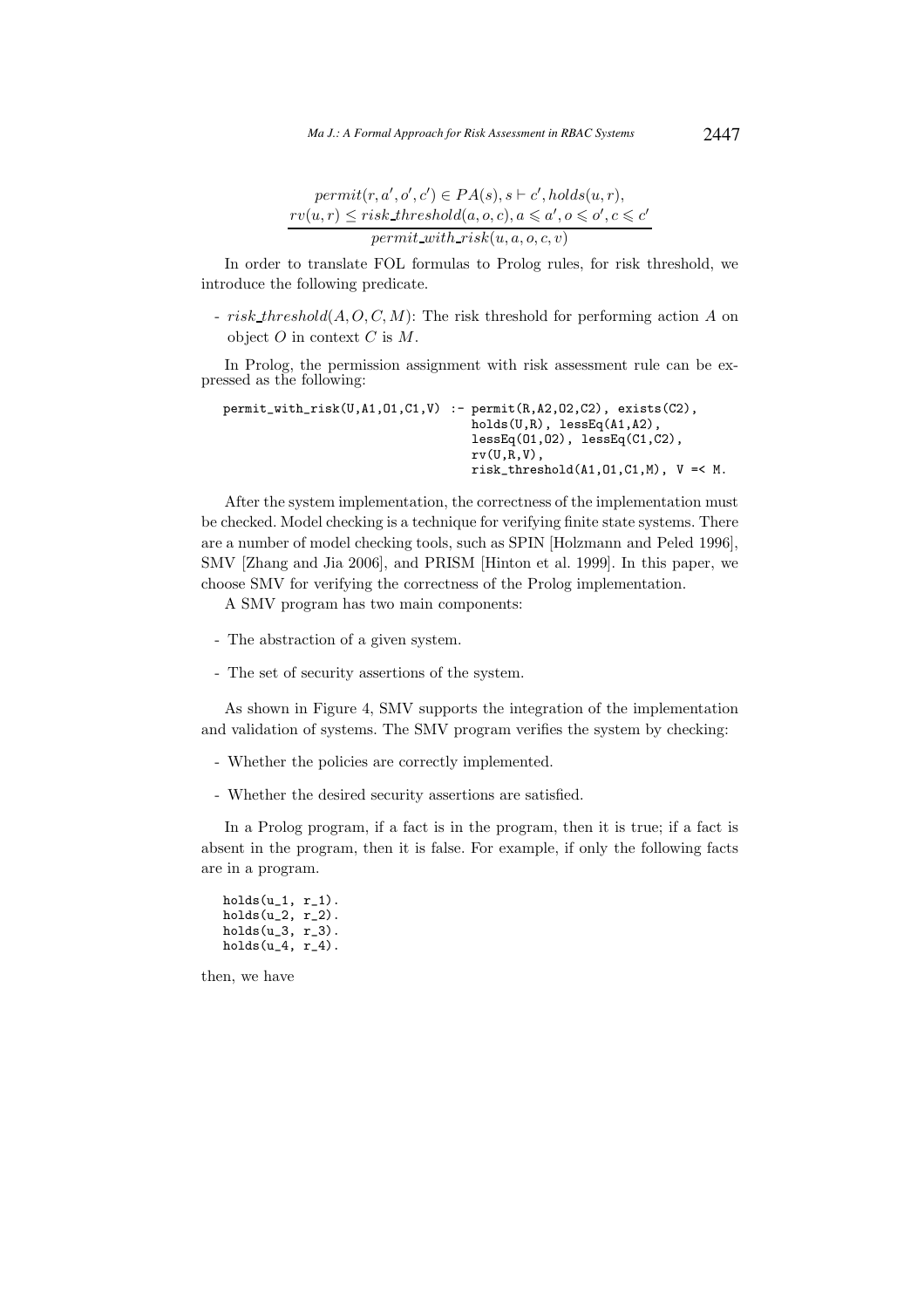

Figure 4: SMV Model Checking

```
holds(u_1, r_1) = 1 (true).holds(u_2, r_2) = 1 (true).
holds(u_3, r_3) = 1 (true).holds(u_4, r_4) = 1 (true).
holds(u_1, r_2) = 0 (false).
holds(u_4, r_3) = 0 (false).
...
```
That is, for any user  $u$  and any role  $r$ , the Prolog program defines the truth values of  $holds(u, r)$ . Therefore, in the corresponding SMV program we have:

forall (u in USERS) forall (r in ROLES )  $holds[u][r] := \{0, 1\};$ 

This means that, for any user u and any role r, we assign  $holds(u, r) = 1$  or 0. Model checking will check all possible cases. Therefore, all possible assignments are considered. Here, assume  $USERS = \{u_1, u_2\}$ ,  $ROLES = \{r_1, r_2\}$ , then there will be 16 role assignments.

If we have a Kripke model  $M = \langle S, R, I \rangle$  for a given system and a logical formula  $\varphi$  expressing a property of the system, we need to identify the set of all states in S that satisfy  $\varphi$ : { $s \in S$ , |M,  $s \models \varphi$  }.

In first-order logic, the permission assignment with risk assessment rule can be expressed as the following:

 $\forall u \forall a \forall o \forall c \exists V (permit\_with\_risk(u, a, o, c, V) \rightarrow$  $\exists R \exists A \exists O \exists C \exists M (permit(R, A, O, C) \land exists(C) \land holds(u, R)$  $\wedge lessEq(a, A) \wedge lessEq(o, O) \wedge lessEq(c, C) \wedge rv(u, R, V)$  $\land risk\_threshold(A, O, C, M) \land (V \leq M)).$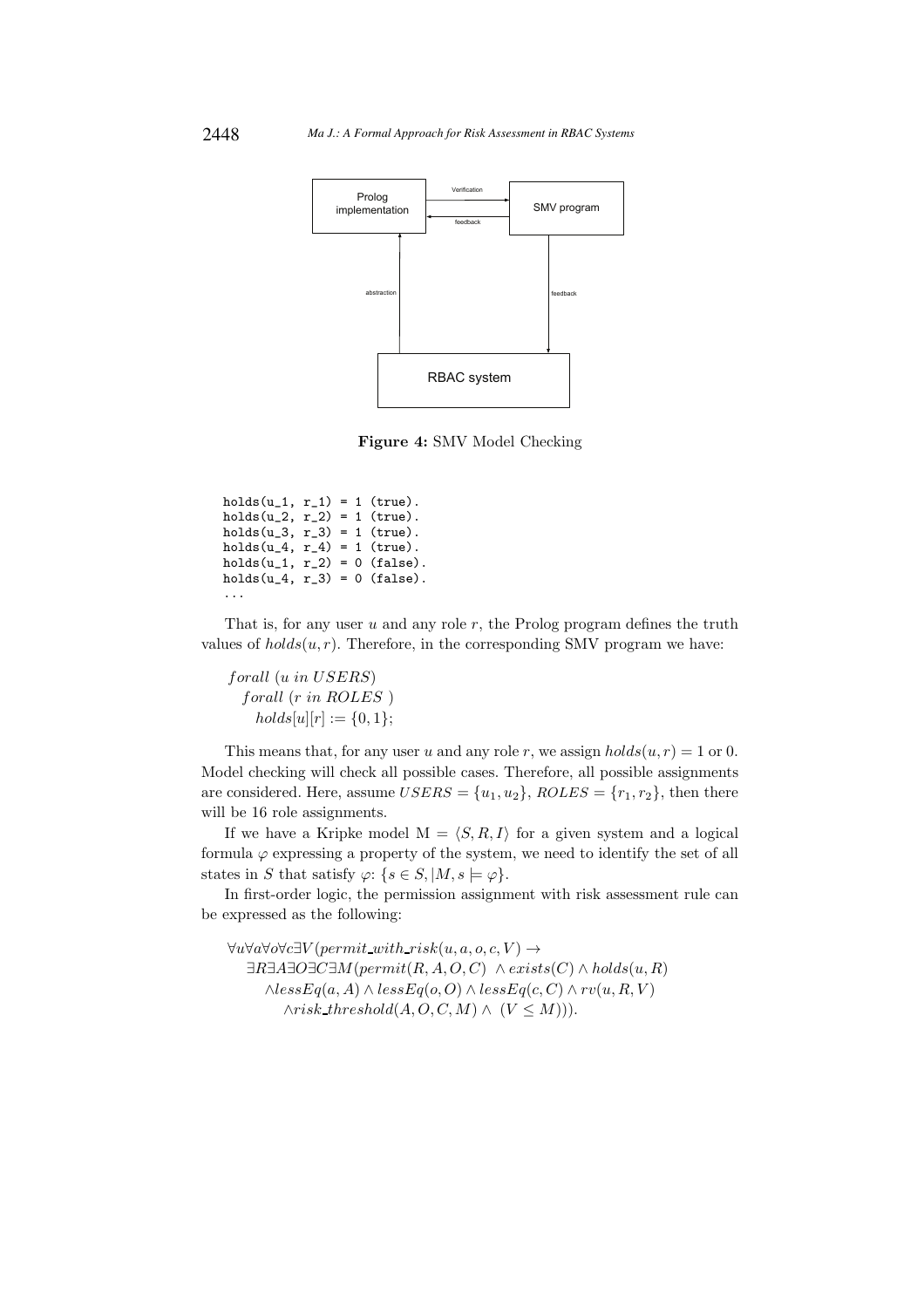In the SMV program, permission assignment with risk assessment rule in the Prolog implementation can be abstractly translated by the following SMV statement:

$$
for all (u in USERS)
$$
\n
$$
for all (a in ACTIONS)
$$
\n
$$
for all (o in RESOURCES)
$$
\n
$$
for all (c in CONTEXTS)
$$
\n
$$
permit\_with\_risk[u][a][o][c][E.V] :=
$$
\n
$$
permit[E.R][E.A][E.O][E.C]
$$
\n
$$
\& holds[u][E.R]
$$
\n
$$
\& exists[E.C]
$$
\n
$$
\& lessEq[a][E.A]
$$
\n
$$
\& lessEq[c][E.C]
$$
\n
$$
\& result[E.R][E.V]
$$
\n
$$
\& result[E.R][E.V]
$$
\n
$$
\& risk\_threshold[a][o][c][E.M]
$$
\n
$$
\& (E.V <= E.M);
$$

where  $[E_R], [E_A], [E_O], [E_C], [E_V], [E_M]$  represent  $\exists R, \exists A, \exists C, \exists C, \exists V, \exists M$ in the logic formula, respectively.

SMV has two basic temporal operators, **F** and **G**, **G** corresponds to  $\Box$ , and **F** corresponds to  $\Diamond$ . Formula **F** $\phi$  is true at a given time, if  $\phi$  is true at some later time. Formula  $\mathbf{G}\phi$  is true, if  $\phi$  is true at all times. The following assertion is used for verifying whether the Prolog program correctly implements the permission assignment with risk assessment rule:

$$
\begin{aligned}\n\mathbf{G} \operatorname{permit\_with\_risk}[u][a][o][c][E-V] &\rightarrow \\
 & \operatorname{permit}[E\_R][E\_A][E\_O][E\_C] \\
 &\& \operatorname{holds}[u][E\_R] \\
 &\& \operatorname{exists}[E\_C] \\
 &\& \operatorname{lessEq}[a][E\_A] \\
 &\& \operatorname{lessEq}[o][E\_O] \\
 &\& \operatorname{lessEq}[c][E\_C] \\
 &\& \operatorname{rv}[u][E\_R][E\_V] \\
 &\& \operatorname{risk\_threshold}[a][o][c][E\_M] \\
 &\& \operatorname{Ek\_t}(\operatorname{sk\_threshold}[a][o][c][E\_M] \\
 &\& \operatorname{Ek\_t}(\operatorname{sk\_p}(\operatorname{sk\_p}(\operatorname{sk\_p}(\operatorname{sk\_p}(\operatorname{sk\_p}(\operatorname{sk\_p}(\operatorname{sk\_p}(\operatorname{sk\_p}(\operatorname{sk\_p}(\operatorname{sk\_p}(\operatorname{sk\_p}(\operatorname{sk\_p}(\operatorname{sk\_p}(\operatorname{sk\_p}(\operatorname{sk\_p}(\operatorname{sk\_p}(\operatorname{sk\_p}(\operatorname{sk\_p}(\operatorname{sk\_p}(\operatorname{sk\_p}(\operatorname{sk\_p}(\operatorname{sk\_p}(\operatorname{sk\_p}(\operatorname{sk\_p}(\operatorname{sk\_p}(\operatorname{sk\_p}(\operatorname{sk\_p}(\operatorname{sk\_p}(\operatorname{sk\_p}(\operatorname{sk\_p}(\operatorname{sk\_p}(\operatorname{sk\_p}(\operatorname{sk\_p}(\operatorname{sk\_p}(\operatorname{sk\_p}(\operatorname{sk\_p}(\operatorname{sk\_p}(\operatorname{sk\_p}(\operatorname{sk\_p}(\operatorname{sk\_p}(\operatorname{sk\_p}(\operatorname{sk\_p}(\operatorname{sk\_p}(\operatorname{sk\_p}(\operatorname{sk\_p}(\operatorname{sk\_p}(\operatorname{sk\_p}(\operatorname{sk\_p}(\operatorname{sk\_p}(\operatorname{sk\_p}(\operatorname{sk\_p}(\operatorname{sk\_p}(\operatorname{sk\_p}(\operatorname{sk\_p}(\operatorname{sk\_p}(\operatorname{sk\_p}(\operatorname{sk\_p}(\operatorname{sk\_p}(\operatorname{sk\_p}(\operatorname{sk\_p}(\operatorname{sk\_p}(\operatorname{sk\_p}(\operatorname{sk\_p
$$

The SMV model checking program checks whether the security assertions are satisfied by this implemented model. If all assertions are proved to be true. That is, the model satisfies the security requirements of the given system, then the model is a successful model. Otherwise, it is a failing model.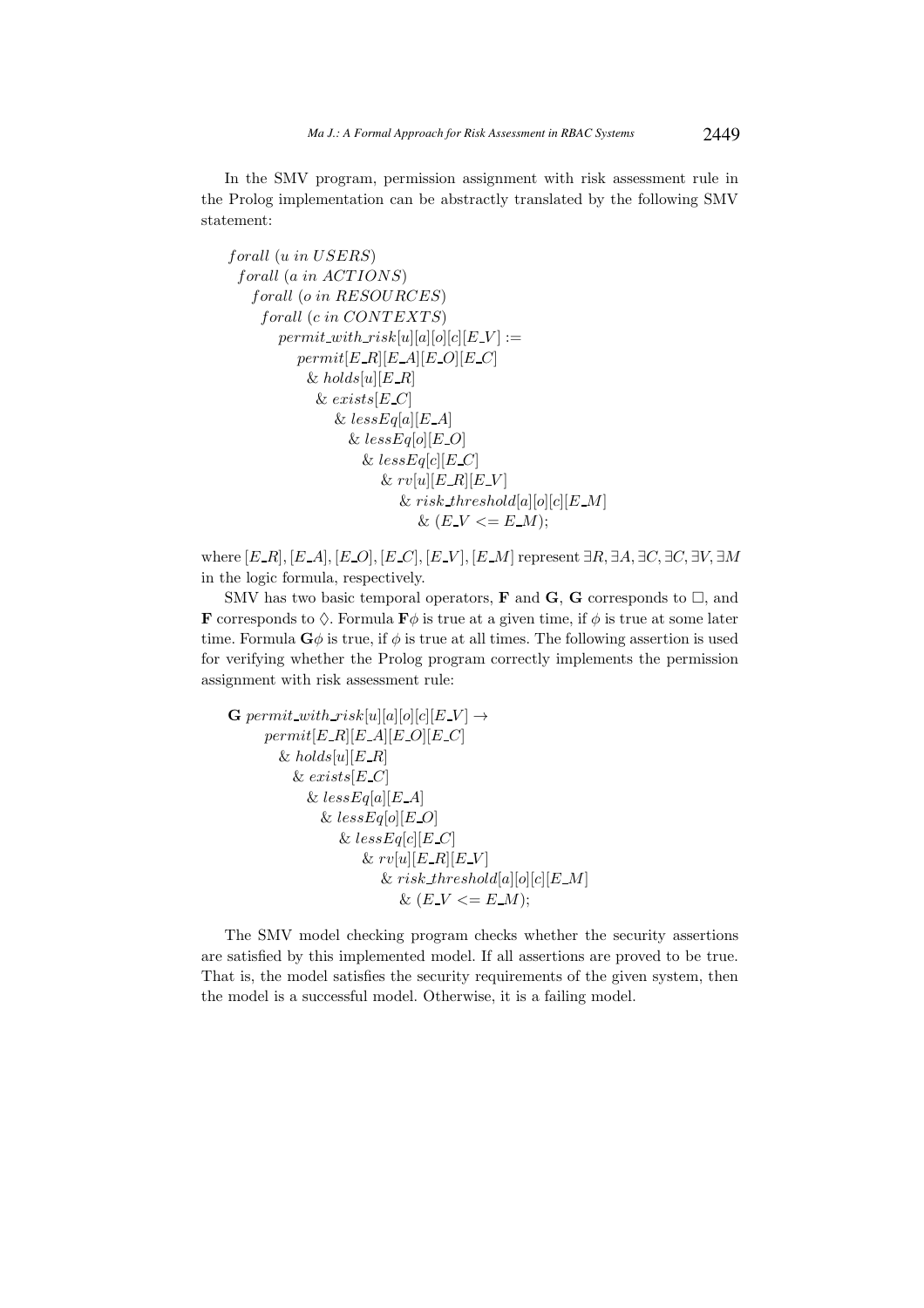# 6 Conclusion

Risk analysis is an important issue for access control systems. In this paper, we propose a formal risk assessment approach for RBAC Systems, which enables systems to evaluate the risks associated with access requests. This approach can be used for the designing and implementation of access control systems. There are no existing general and systematic risk management techniques or tools for access control systems. Therefore the approach proposed in this paper have potential to be applicable in many diverse applications, such as could computing, E-commerce, and services computing.

Risk value is based on many factors, such as trust, assurance, cost, etc. Therefore, for risk management, the following issues should be investigated: how to evaluate risk values, and how to determine the risk thresholds. Different trust thresholds may lead to different policy implementations. Future work will also include refining the partial orders to include more sophisticated risk measures.

Dynamic aspects of RBAC will also be taken into consideration, an interesting topic is policy revision [Gabbay and Rodrigues 1997, Gabbay et al. 2003, Mazzieri and Dragoni 2007]. The base revision approach and controlled revision approach [Gabbay and Rodrigues 1997, Gabbay et al. 2003] are particularly useful for practical applications.

# Acknowledgement

This research has been supported in part by the Christian Doppler Society. Ji Ma would like to thank Prof. Kamel Adi and Prof. Luigi Logrippo for many fruitful discussions while he was at the Université du Québec en Outaouais, Canada.

# References

- [Ahn et al. 2000] Ahn, G., Sandhu, R., Kang, M., Park, J.: "Injecting RBAC to secure a web-based workflow system"; Proc. ACM Workshop on Role-Based Access Control, (2000), 1-10.
- [Asnar et al. 2007] Asnar, Y., Giorgini, P. , Massacci, F., Zannone, N.: "From trust to dependability through risk analysis"; Proc. ARES, (2007), 19–26.
- [Aziz et al. 2006] Aziz, B., Foley, S., Herbert, J., Swart, G.: "Reconfiguring role based access control policies using risk semantics"; J. High Speed Networks, 15,3 (2006), 261-273.
- [Bell and LaPadula 1996] Bell, D., LaPadula, L.: "Secure computer systems: A mathematical model"; Volume II:. Journal of Computer Security, 4, 2/3 (1996), 229-263.
- [Bhargava and Lilien 2004] Bhargava, B., Lilien, L.: "Vulnerabilities and threats in distributed systems"; Proc. ICDCIT, (2004), 146-157.
- [Biba 1977] Biba, K.: "Integrity considerations for secure computer systems"; Technical report, MITRE Corp., (Apr 1977).
- [Celikel et al. 2007] Celikel, E., Kantarcioglu, M., Thuraisingham, B., Bertino, E.: "Managing risks in rbac employed distributed environments"; Proc. OTM Conferences (2), (2007), 1548-1566.